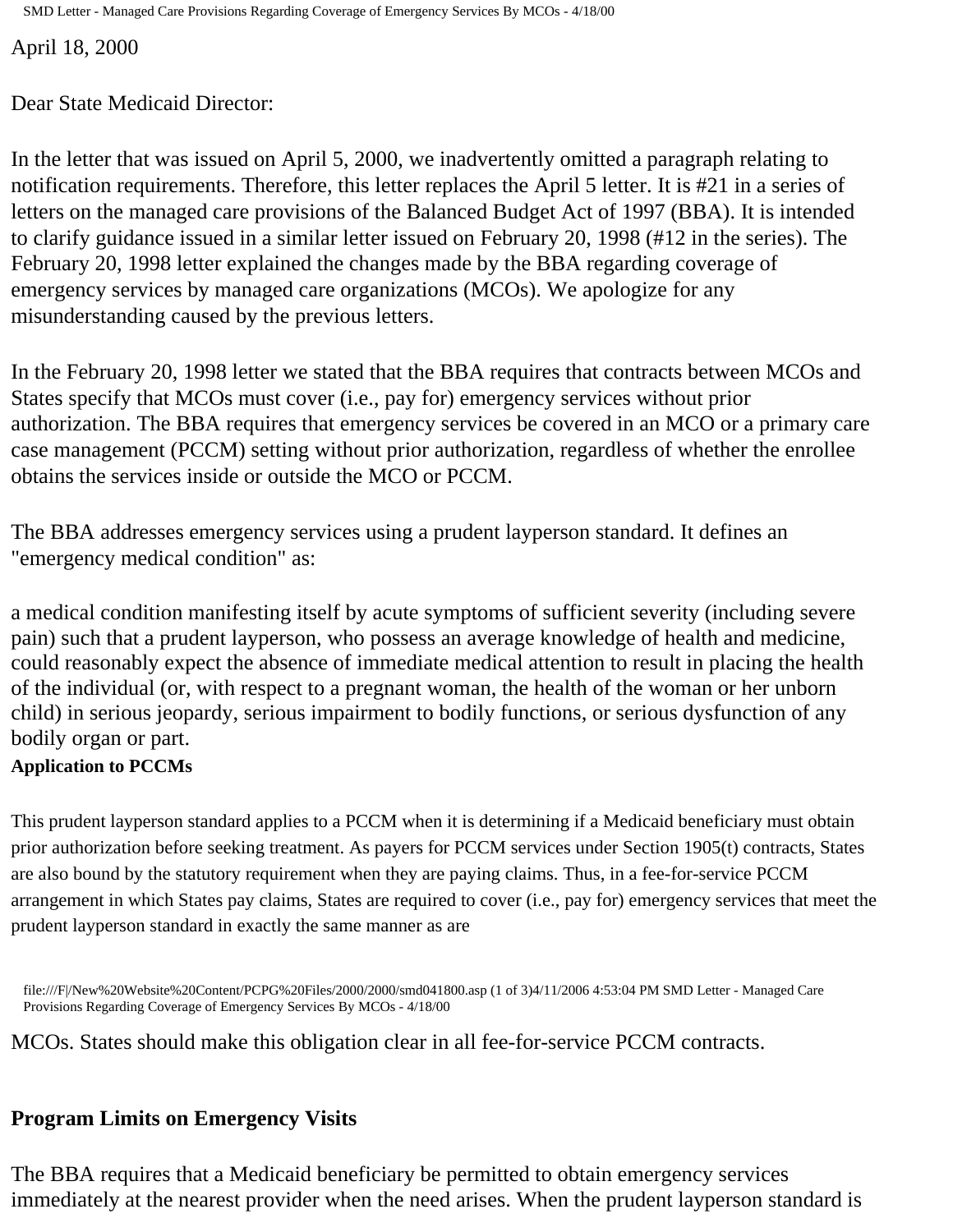met, no restriction may be placed on access to emergency care. Limits on the number of visits are not allowed.

## **Payment Requirements/Responsibilities under the Prudent Layperson Standard**

The determination of whether the prudent layperson standard is met must be made on a case-bycase basis. The only exceptions to this general rule are that payers may approve coverage on the basis of an ICD-9 code, and payers may set reasonable claim payment deadlines (taking into account delays resulting from missing documents from the initial claim).

Note that payers may not deny coverage solely on the basis of ICD-9 codes. Payers are also barred from denying coverage on the basis of ICD-9 codes and then requiring resubmission of the claim as part of an appeals process. This bar applies even if the process is not labeled as an appeal. Whenever a payer (whether an MCO or a State) denies coverage or modifies a claim for payment, the determination of whether the prudent layperson standard has been met must be based on all pertinent documentation, must be focused on the presenting symptoms (and not on the final diagnosis), and must take into account that the decision to seek emergency services was made by a prudent layperson (rather than a medical professional).

## **Notification Requirements**

Section 1932(b)(2)(A)(i) prohibits prior authorization for coverage of emergency services. This means that services that meet the definition of emergency services must be covered, and beneficiaries must not be charged for these services, except for any permissible nominal costsharing amounts. Therefore, neither a State, in the context of a PCCM arrangement, nor an MCO, may make payment for emergency services contingent on the beneficiary providing the State or MCO with notification, either before or after receiving emergency services.

MCOs and States may, however, enter into contracts with providers or facilities that require, as a condition of payment, the hospital to provide notification after beneficiaries present at the emergency room, assuming adequate consideration is given for such a provision. In the case of States as payers (e. g., PCCMs), such notification requirements are permissible as long as they do not violate the State Plan (or that part is waivable). Such requirements might reasonably be thought to be an element of appropriately coordinating and managing care. Regardless of any contractual relationship between managed care entities and providers or facilities, beneficiaries may not be required to pay for covered services (other than allowable nominal cost-sharing).

file:///F|/New%20Website%20Content/PCPG%20Files/2000/2000/smd041800.asp (2 of 3)4/11/2006 4:53:04 PM SMD Letter - Managed Care Provisions Regarding Coverage of Emergency Services By MCOs - 4/18/00